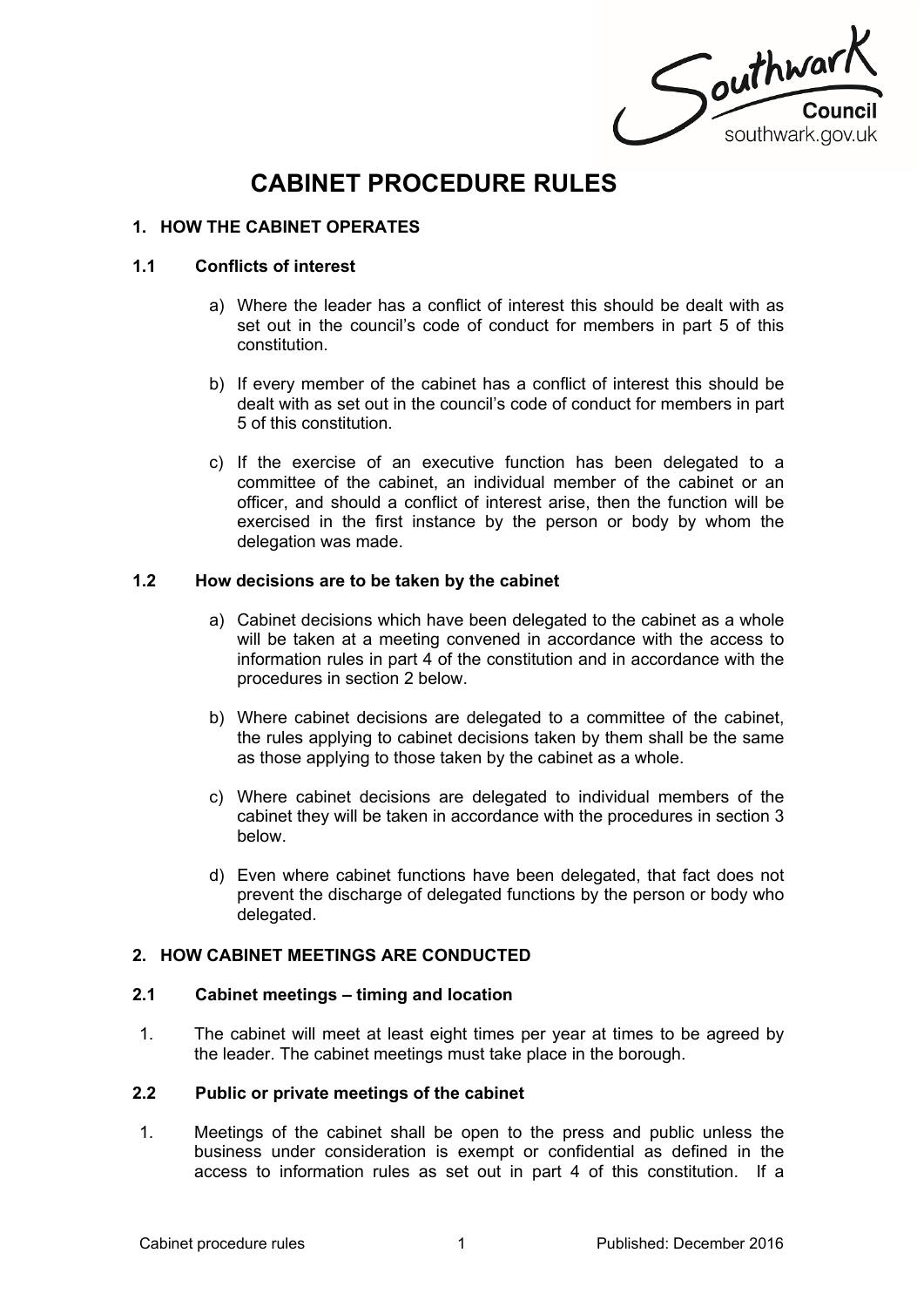meeting or part of the meeting is closed the procedures for a closed meeting set out in the access to information rules in part 4 of the constitution must be followed.

# **2.3 Quorum**

- a) The quorum for a meeting of the cabinet shall be one quarter of the total number of members of the cabinet or 3, whichever is larger, including the leader or deputy leader; except where the leader is unable to act or the office is vacant; and the deputy leader is unable to act or the office of deputy leader is vacant.
- b) The quorum for a meeting of a cabinet committee shall be one quarter of the total number of members of the cabinet on the committee or 3, whichever is larger.

## **2.4 Who presides**

1. If the leader is present he/she will preside. In his/her absence, then the deputy leader shall chair the meeting. In the absence of the leader and deputy leader, a cabinet member shall be appointed to preside by those present. A committee of the cabinet shall be chaired by the leader and in his absence the vice-chair of the committee as appointed by the leader shall chair the meeting.

## **2.5 Who may attend**

1. Members of the public may attend all meetings subject to the restrictions set out in the access to information rules in part 4 of this constitution.

#### **2.6 Business**

- 1. At each meeting of the cabinet the following business will be conducted:
	- a) apologies for absence
	- b) notification of urgent items, if any
	- c) declarations of interest, if any
	- d) public question time 15 minutes
	- e) minutes of the last meeting
	- f) matters referred to the cabinet (whether by the overview and scrutiny committee or by the council assembly) for reconsideration by the cabinet in accordance with the provisions contained in the overview and scrutiny procedure rules or the budget and policy framework procedure rules set out in part 4 of this constitution
	- g) consideration of reports from overview and scrutiny committees/subcommittees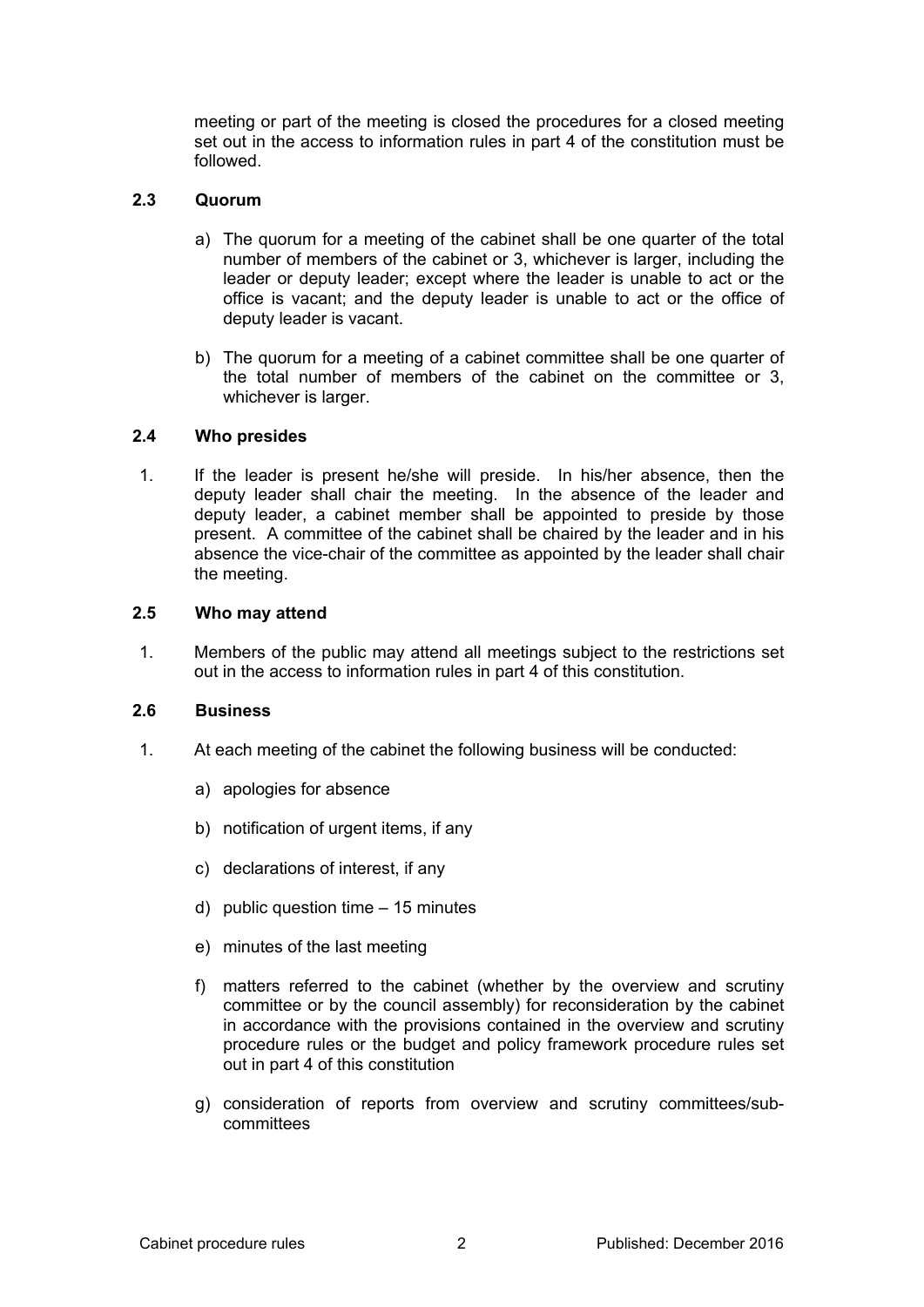h) matters set out in the agenda for the meeting, and which shall indicate which are key decisions and which are not in accordance with the access to information procedure rules set out in part 4 of this constitution.

# **2.7 Broadcasting and Recording**

- 1. The council allows and welcomes any recording, photographing or filming of the proceedings of a cabinet meeting or use of social media by any member of the public, media or councillor. Reasonable provision for facilities to so do shall be provided. The chair will make an announcement at the beginning of the meeting, where appropriate.
- 2. Members of the public or media are encouraged to contact the relevant officer (i.e. proper constitutional officer) in advance of the meeting should they have any specific requirements.
- 3. The chair has the discretion to terminate or suspend the recording or photograph or filming if, in the opinion of the chair, continuing to do so would prejudice the proceedings of the meeting.
- 4. The circumstances in which termination or suspension might occur could include:
	- a) Public disturbance or suspension of the meeting (including any oral reporting or oral commentary as the meeting takes place)
	- b) Exclusion of public and press being moved and supported
	- c) The chair, on advice of the monitoring officer, considering that continued recording/photography/filming/webcasting might infringe the rights of any individual
	- d) The chair, on advice of the monitoring officer, considering that a defamatory statement has been made.

## **2.8 Consultation**

1. All reports to the cabinet from any member of the cabinet or an officer on proposals relating to the budget and policy framework must contain details of the nature and extent of consultation with stakeholders and relevant overview and scrutiny committees, and the outcome of that consultation. Reports about other matters will set out the details and outcome of consultation as appropriate. The level of consultation required will be appropriate to the nature of the matter under consideration.

## **2.9 Who can put items on the cabinet agenda**

- 1. The leader will decide upon the schedule for the meetings of the cabinet. He/she may put on the agenda of any cabinet meeting any matter which he/she wishes, whether or not authority has been delegated to the cabinet, a committee of it or any officer in respect of that matter. The proper constitutional officer will comply with the leader's requests in this respect.
- 2. Any member of the cabinet may require the proper constitutional officer to make sure that an item is placed on the agenda of the next available meeting of the cabinet for consideration. If he/she receives such a request the proper constitutional officer will comply.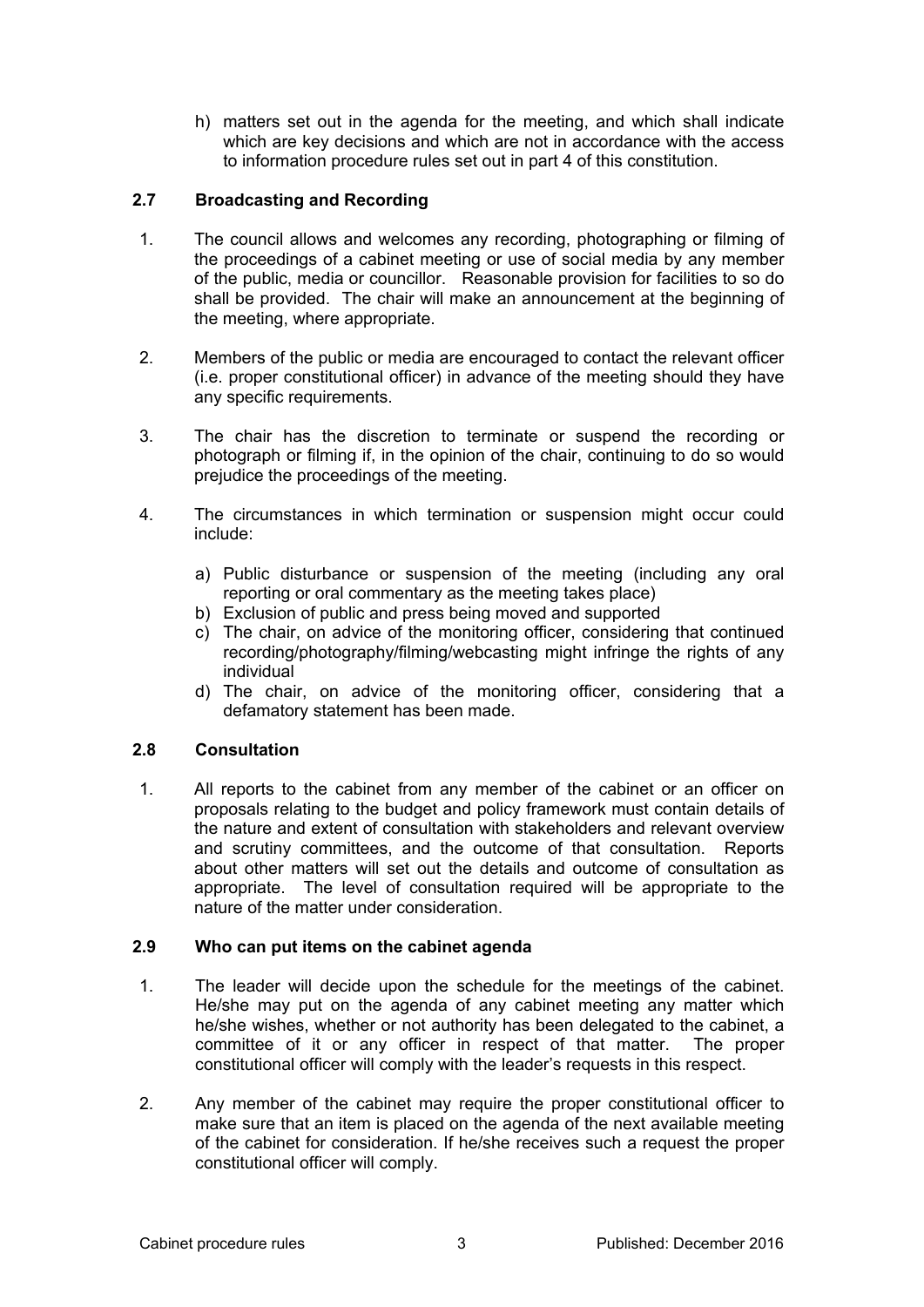- 3. The proper constitutional officer will make sure that an item is placed on the agenda of the next available meeting of the cabinet where the overview and scrutiny committee or the full council have resolved that an item be considered by the cabinet.
- 4. Any member of the council may ask the leader to put an item on the agenda of a cabinet meeting for consideration, and if the leader agrees the item will be considered at the next available meeting of the cabinet. The notice of the meeting will give the name of the councillor who asked for the item to be considered.
- 5. The monitoring officer and/or the chief finance officer may include an item for consideration on the agenda of a cabinet meeting and may require the proper constitutional officer to call such a meeting in pursuance of their statutory duties. In other circumstances, where any two of the head of paid service, chief finance officer and monitoring officer are of the opinion that a meeting of the cabinet needs to be called to consider a matter that requires a decision, they may jointly include an item on the agenda of a cabinet meeting. If there is no meeting of the cabinet soon enough to deal with the issue in question, then the person(s) entitled to include an item on the agenda may also require that a meeting be convened at which the matter will be considered.

## **2.10 Formal records to be maintained**

1. No meeting of the cabinet shall commence or conduct business unless the monitoring officer or her/his representative is present. All meetings are to be clerked by a representative of the proper constitutional officer, with minutes to be produced including details of members attending each meeting and details of decisions taken. Copies of all agendas and minutes are to be maintained by the proper constitutional officer.

# **2.11 Public questions at cabinet meetings**

- 1. The time during which public questions shall be taken shall not exceed 15 minutes.
- 2. A resident or business ratepayer of the borough may ask one written question (limited to 50 words) on any matter in relation to which the council have powers. The question must be received three clear working days in advance of the cabinet meeting by the proper constitutional officer.
- 3. Each question must provide the name and address of the questioner and name the cabinet member to whom the question should be put.

#### **Scope of questions**

- 4. The leader in consultation with the monitoring officer may reject a question if it:
	- a) is a request from an individual who has alternative means of expressing their views through recognised channels, e.g. employees of the authority or trade unions representing staff employed by the authority
	- b) is not about a matter for which the council has powers or duties or which affects Southwark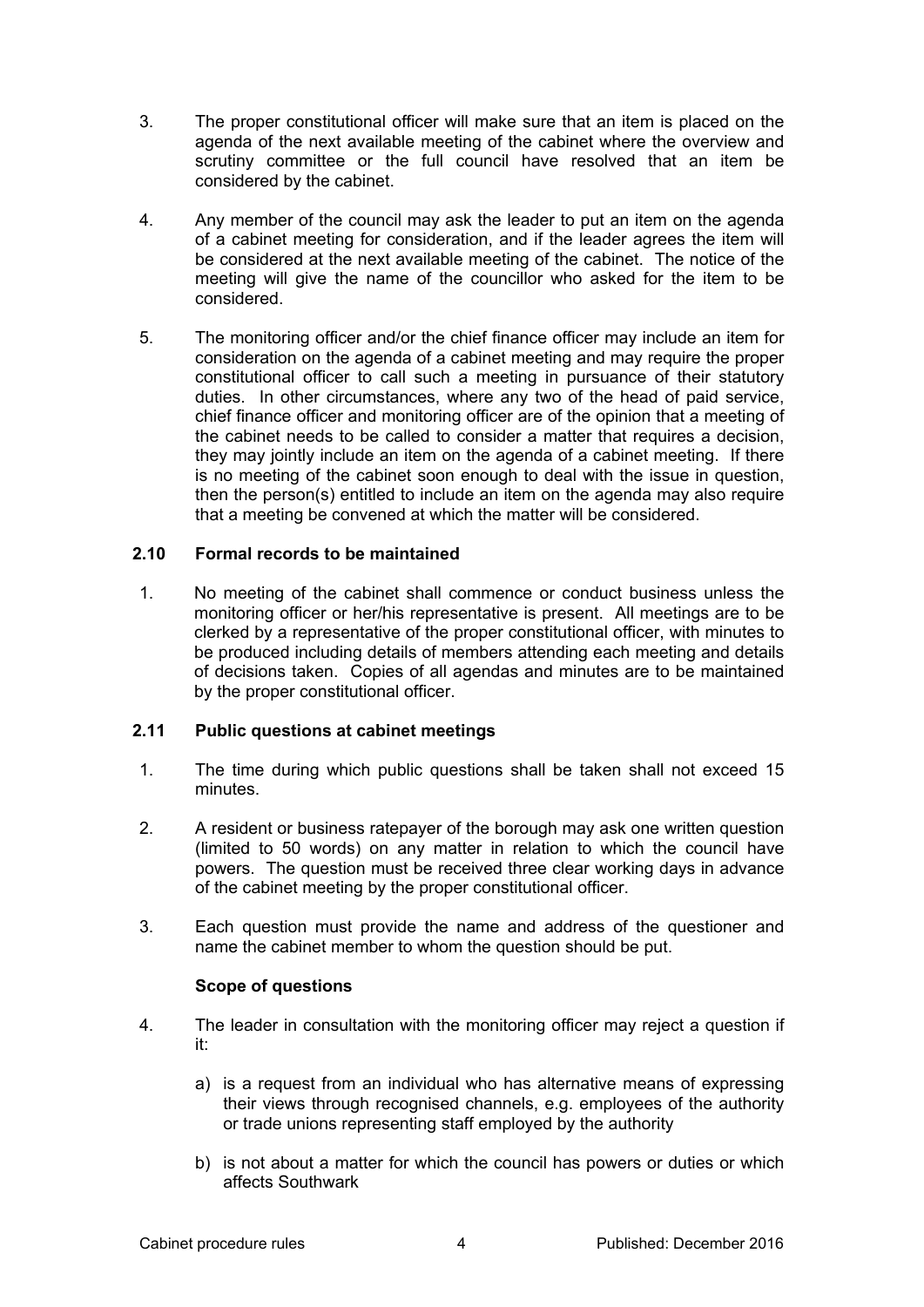- c) is defamatory, frivolous or offensive
- d) is substantially the same as a question which has been put at a meeting of the cabinet in the past three months
- e) requires the disclosure of confidential or exempt information
- f) concerns a planning or licensing application
- g) raises a grievance for which there are other established processes for resolution
- h) relates to an investigation by (whether completed or not), or ruling of, the audit, governance and standards committee or sub-committee insofar as the question relates to the behaviour or conduct of an individual member or members.

## **Record of questions**

5. The proper constitutional officer will maintain a record of each question which will be open to public inspection. Rejected questions will include reasons for rejection.

## **Asking the question at the meeting**

6. The leader will invite the questioner to put the question to the member named in the notice.

## **Supplemental question**

7. Any supplemental question will be at the discretion of the chair.

#### **Written answers**

8. Any question which cannot be dealt with during public question time, either because of lack of time or because of the non-attendance of the member to whom it was to be put, will be dealt with by a written answer.

#### **Late or urgent questions**

9. To preserve the ability for public questions to take place in connection with late or urgent items added to the cabinet agenda after the normal deadlines for such questions, the leader or in his/her absence the deputy leader shall at the meeting have the discretion to decide whether or not accept a late and urgent public question.

## **2.12 Deputations to the cabinet**

#### **Who may request a deputation?**

1. Deputations can only be made by a group of people resident or working in the borough.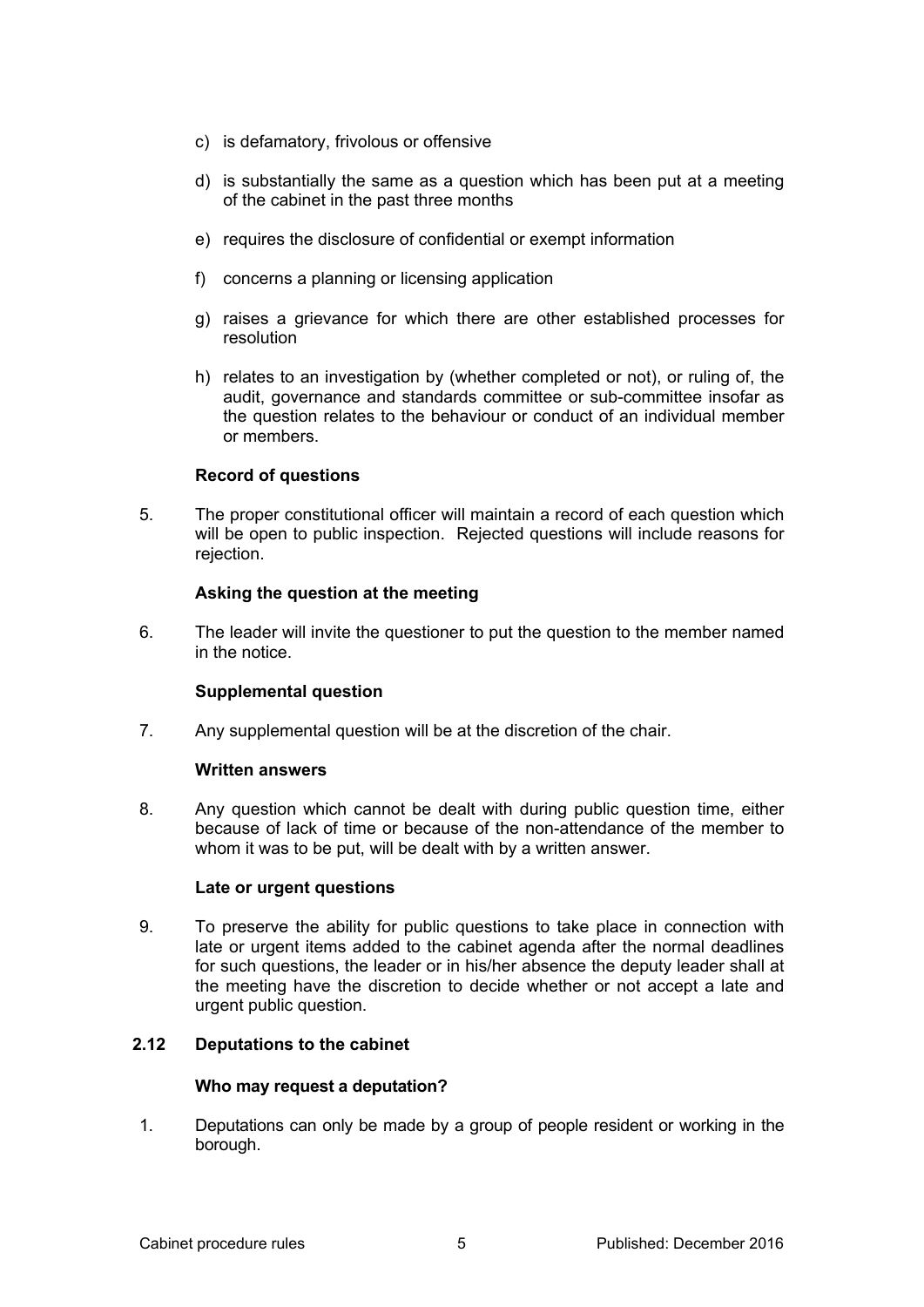## **Composition of deputation**

2. The deputation shall consist of no more than six persons, including the spokesperson.

## **Scope of deputations**

- 3. The chair in consultation with the monitoring officer may reject a deputation if it:
	- a) is a request from a group of people who have alternative means of expressing their views through recognised channels, e.g. employees of the authority or trade unions representing staff employed by the authority
	- b) is not a matter for which the council has powers or duties or which affects Southwark
	- c) is defamatory, frivolous or offensive
	- d) requires the disclosure of confidential or exempt information
	- e) concerns a planning or licensing application
	- f) raises a grievance for which there are other established processes for resolution
	- g) relates to an investigation by (whether completed or not), or ruling of, the audit, governance and standards committee or sub-committee insofar as the deputation relates to the behaviour or conduct of an individual member or members.

## **Form of the deputation**

- 4. Each deputation request must provide the name and address of the persons/group requesting the deputation and a brief summary of the subject matter of their request.
- 5. Any written representations associated with a deputation should be submitted at the same time as the request for a deputation.

#### **Deadlines**

6. An application for a deputation to be heard shall be submitted by a representative of the deputation in writing to the proper constitutional officer no later than three clear working days before the day of the cabinet meeting. The date and time of the receipt of such requests will be recorded.

#### **Late or urgent deputations**

7. To preserve the ability for deputations to take place in connection with late or urgent items added to the cabinet agenda after the normal deadline for deputations, the leader or in his/her absence the deputy leader shall at the meeting have the discretion to decide whether or not to accept a late and urgent deputation.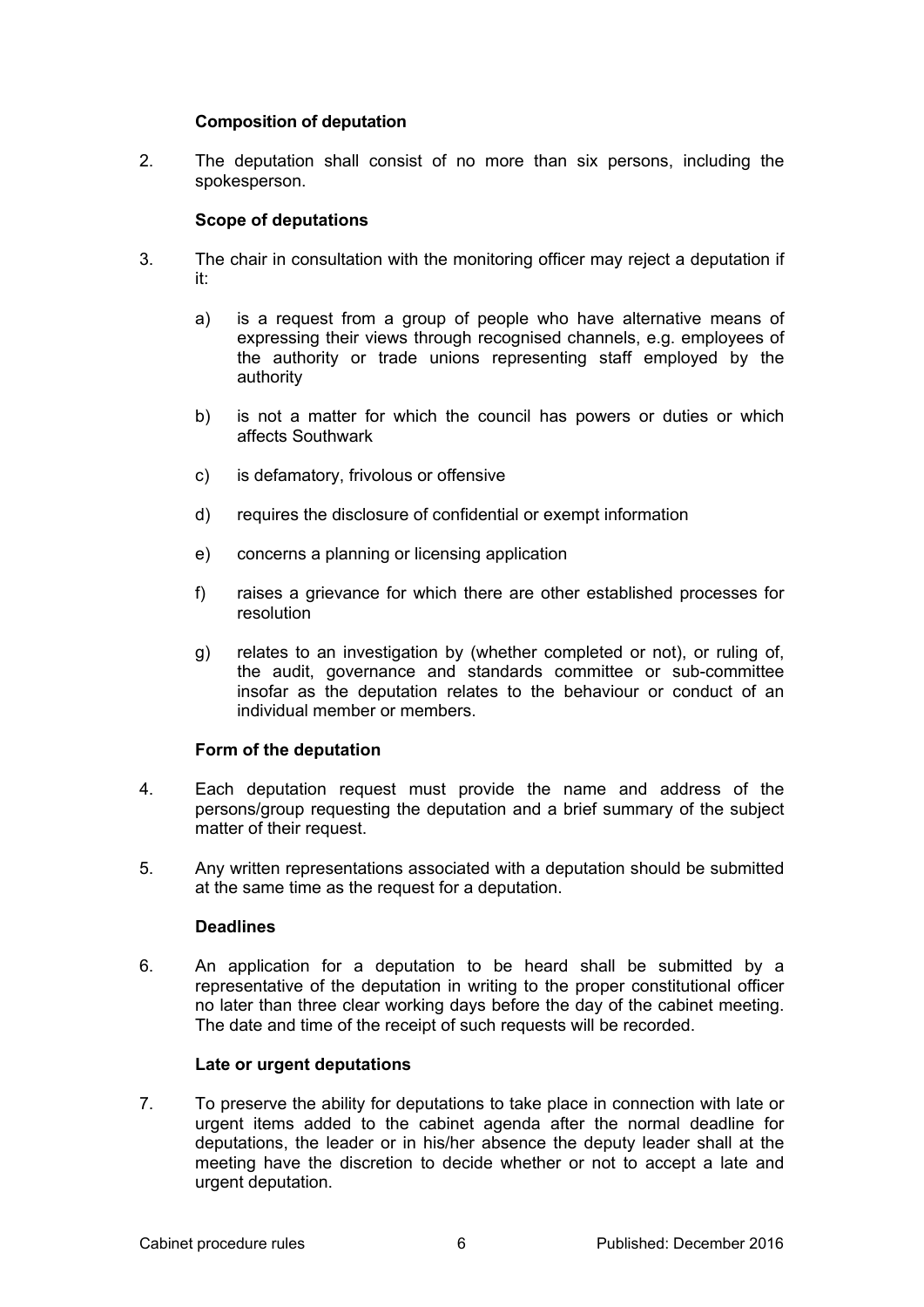# **Agenda**

- 8. Deputations shall be dealt with in the order in which they are received.
- 9. Subject to complying with the regulations herein, details of written deputations will be included on the agenda papers for the meeting of the cabinet.
- 10. If the matter is not dealt with by cabinet, the matter shall be referred without debate to the relevant cabinet member who shall, after consideration, respond with an open reply to the sender.

## **What happens at the meeting?**

- 11. The proper constitutional officer shall report the request for the deputation to the cabinet. The meeting, without debate, shall decide whether:
	- a) the deputation be received at this meeting or a future meeting
	- b) the deputation not be received
	- c) the deputation be referred to the most appropriate committee/subcommittee/community council.

The proper constitutional officer shall arrange for the attendance of any deputation. In doing so he/she shall inform the applicants that the cabinet has discretion as to whether or not to receive the deputation.

#### **Speech on behalf of deputation**

12. Only one member of the deputation shall be allowed to address the cabinet, her or his speech being limited to five minutes.

#### **Questions to the deputation and time limit**

13. Members of the cabinet may ask questions of the deputation, which shall be answered by their spokesperson or any member of the deputation nominated by her or him for up to five minutes at the conclusion of the spokesperson's address.

#### **No debate during deputation**

14. Members shall not debate any issues arising out of the deputation, or the item to which it relates, with any members of the deputation.

## **Deputation to withdraw from the floor**

15. As soon as the questions to the deputation have been concluded, the deputation shall withdraw and return to the public area where they may remain (subject to any resolution excluding the attendance of the public).

#### **Debate, motion and amendments**

16. If more than one deputation is to be heard in respect of one subject there shall be no debate until each deputation has been presented. At the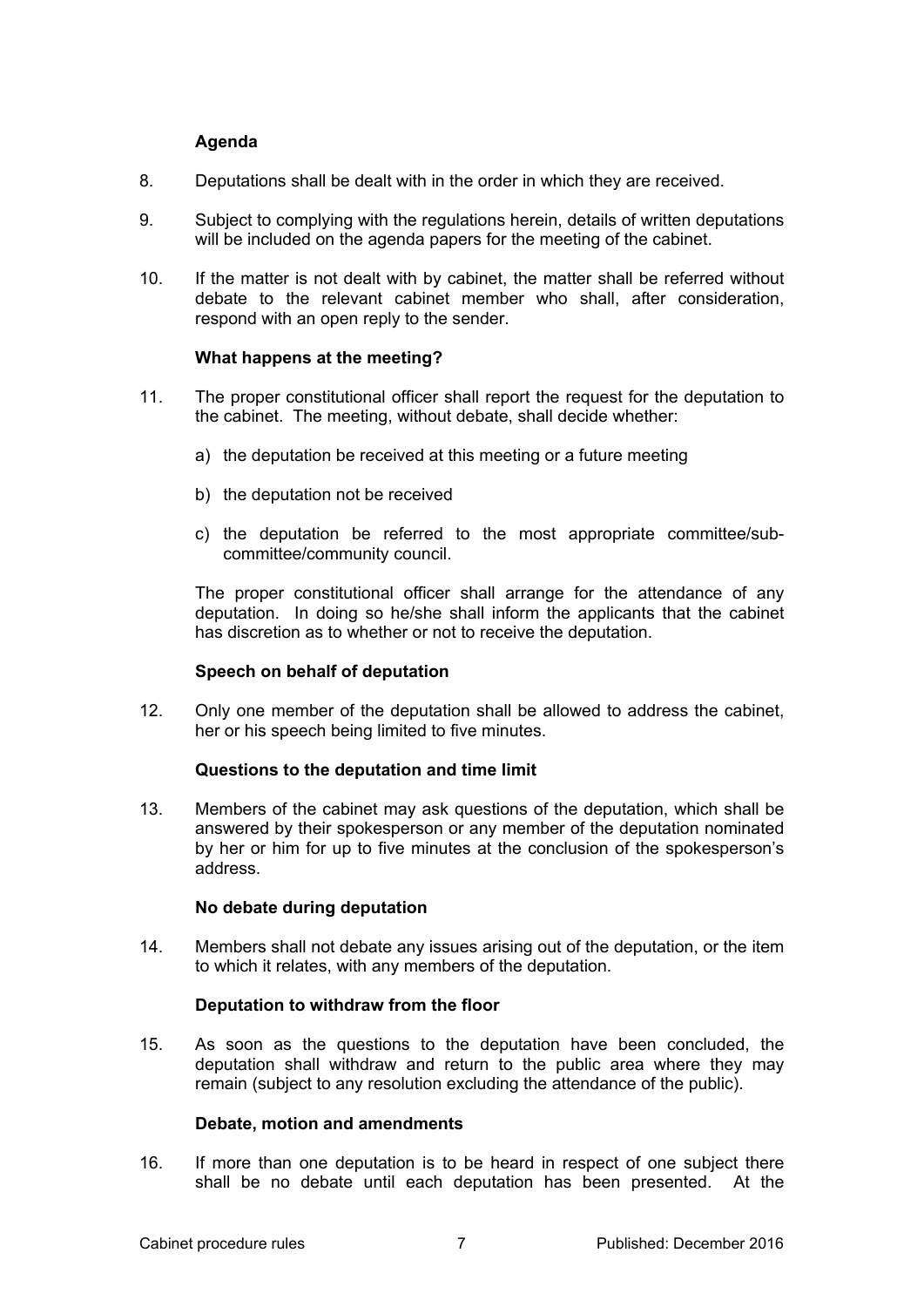conclusion of the deputation(s) the subject of the deputation shall be then open to debate by the cabinet. If the subject does not relate to a report on the agenda, members may move motions and amendments without prior notice.

## **Formal communication of the cabinet's decision**

17. The proper constitutional officer shall, in writing, formally communicate the decision of the cabinet to the person who submitted the request for the deputation to be received.

## **Deputations concerning licensing or planning applications**

18. Deputations or representation received concerning licensing or planning applications will not be considered by cabinet. Any such representations received should be forwarded to the appropriate proper officer(s) for consideration as part of the formal consultation on such applications.

## **2.13 Petitions to the cabinet**

*This rule cannot be suspended.* 

## **Which meetings consider petitions?**

1. Members of the public will be entitled to present petitions with 500 or more signatures to the chair at each meeting.

#### **Deadline**

2. The petition must be submitted to the proper constitutional officer at least 10 clear working days before the date of the meeting. A petition can be submitted by a person of any age who lives, works or studies in Southwark.

#### **Scope**

3. Petitions must relate to matters in which the council has powers or duties or which affects Southwark. Petitions shall not concern approval or otherwise of a planning or licensing application, or a statutory petition which is a petition allowed by other legislation. Petitions will also be disallowed where there is already an existing right of appeal or the petition is vexatious, abusive or otherwise inappropriate.

#### **Procedure at meeting**

- 4. The chair will call on the spokesperson to present petitions in the order in which they were notified to the proper constitutional officer.
- 5. The spokesperson presenting the petition may speak for up to five minutes on the subject matter and number of signatories contained within the petition. The cabinet will debate the petition for a period of up to 15 minutes. The cabinet may decide how to respond to the petition at this meeting. Receipt of the petition will be recorded in the minutes. The proper constitutional officer will arrange for a summary of any petition which addresses an issue within the direct responsibility of the council to be referred to the relevant cabinet member or chief officer.
- 6. The time during which petitions shall be considered shall not exceed 40 minutes.
- 7. The processes and procedures are set out in the council's petition scheme.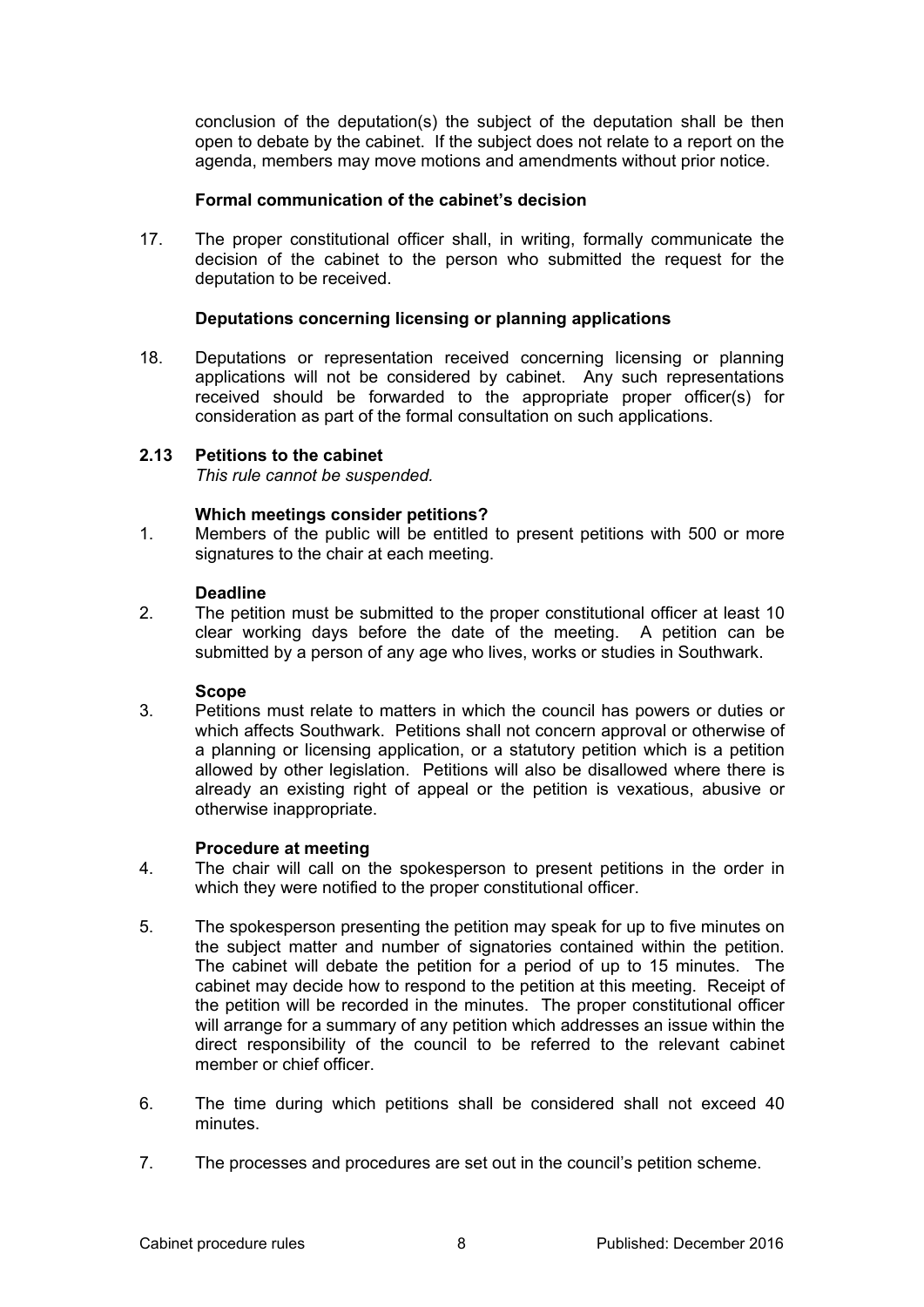## **3. HOW INDIVIDUAL CABINET MEMBER DECISION MAKING IS CONDUCTED**

#### **3.1 Who takes the decision**

- 1. The individual cabinet member who is responsible for the portfolio area or to whom the decision is delegated shall take the decision, except in the following circumstances:
	- a) the leader, or in his/her absence, deputy leader may take the decision if the relevant individual cabinet member is unavailable
	- b) the relevant individual cabinet member may indicate that they wish the decision to be referred to a meeting of the full cabinet
	- c) the leader or the chief executive may direct that the decision be reserved to a meeting of the full cabinet
	- d) where an individual cabinet member has a disclosable pecuniary interest in the decision the matter shall be referred to the full cabinet
	- e) where the decision affects more than one portfolio or is a crosscutting issue the matter shall be referred to the full cabinet.

## **3.2 Who may inspect documents**

1. All reports for key individual cabinet member decisions shall be available for public inspection five clear working days prior to the decision, subject to the access to information rules in part 4 of this constitution.

## **3.3 Business**

- 1. The relevant individual cabinet member shall consider a report setting out the recommendation, the justification for the decision, any options to be considered, details of the consultation and any representations received.
- 2. A decision sheet shall be sent to the individual cabinet member with the report. This will state the earliest date when the decision-taker can take the decision.
- 3. The decision-taker can discuss the report with relevant officers if required.

#### **3.4 Consultation/representations**

- 1. All reports to the individual cabinet member will set out the details and outcome of consultation as appropriate. The level of consultation required will be appropriate to the nature of the matter under consideration. Any representations received must be forwarded to the decision maker for consideration.
- 2. Where a ward member submits representations, the relevant individual cabinet member should discuss the matter with the councillor prior to taking the decision.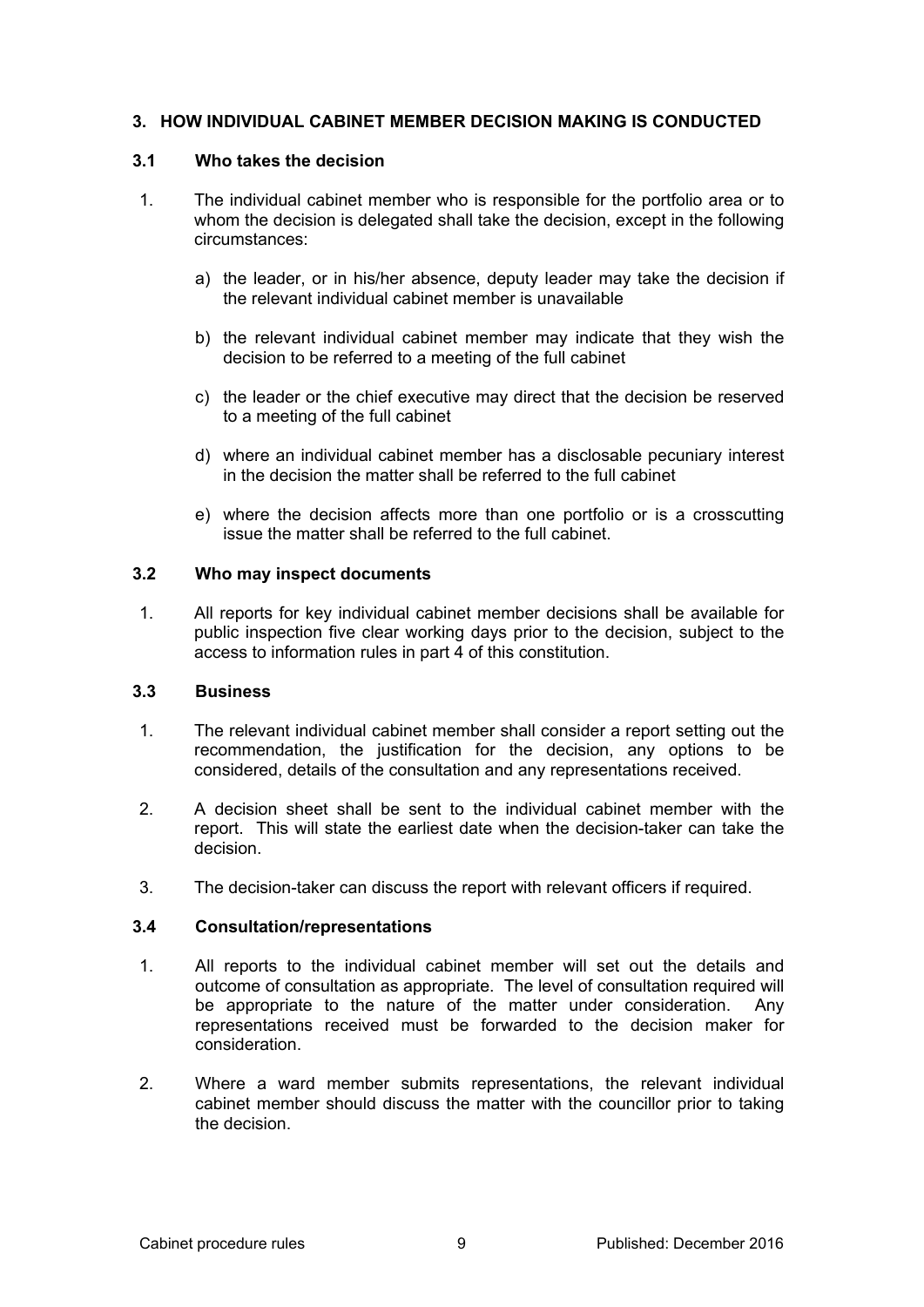## **3.5 Formal records to be maintained**

- 1. The decision maker must complete and sign a decision sheet for each decision. The decision sheet has sections to be filled in giving the decision, date of the decision, reason for the decision, alternatives considered and any representations received by the individual decision maker.
- 2. All completed decision sheets must be forwarded to the proper constitutional officer. Copies of all reports and decision sheets are to be maintained by the proper constitutional officer.

# **3.6 Non-key decisions relating to contract standing orders**

1. Rule 17 of the overview and scrutiny procedure rules in part 4 of this constitution will not apply to non-key decisions relating to contract standing orders.

# **3.7 All other decisions**

1. All other decisions delegated to an individual in accordance with rule 1 above, will be subject to rule 17 of the overview and scrutiny procedure rules. The proper constitutional officer or his/her representative will circulate the decision to all members in accordance with the scrutiny call-in process (see paragraph 17 of the overview and scrutiny procedure rules).

# **4. HOW INDIVIDUAL OFFICER EXECUTIVE DECISION MAKING IS CONDUCTED**

## **4.1 Who takes the decision**

1. Part 3 of the constitution states that any executive function that is not specially delegated by the leader of the council to the cabinet or an individual cabinet member is deemed to be delegated to the appropriate chief officer in the relevant department. The relevant chief officer as the senior officer in each department will maintain an internal scheme of management setting out individual delegations to officers.

## **4.2 Business**

- 1. The following executive decisions are to be recorded in accordance with regulation  $13(4)^1$  by officers:
	- a) Contract reports that are key decisions
	- b) Other key decisions taken by officers, including those decisions which should always be treated as key decisions as set out in the protocol on key decisions
	- c) Any non-key decisions which are sufficiently important and/or sensitive that a reasonable member of the public would reasonably expect it to be publicly available.

<sup>1</sup> Local Authorities (Executive Arrangements) (Meetings and Access to Information) (England) Regulations 2012